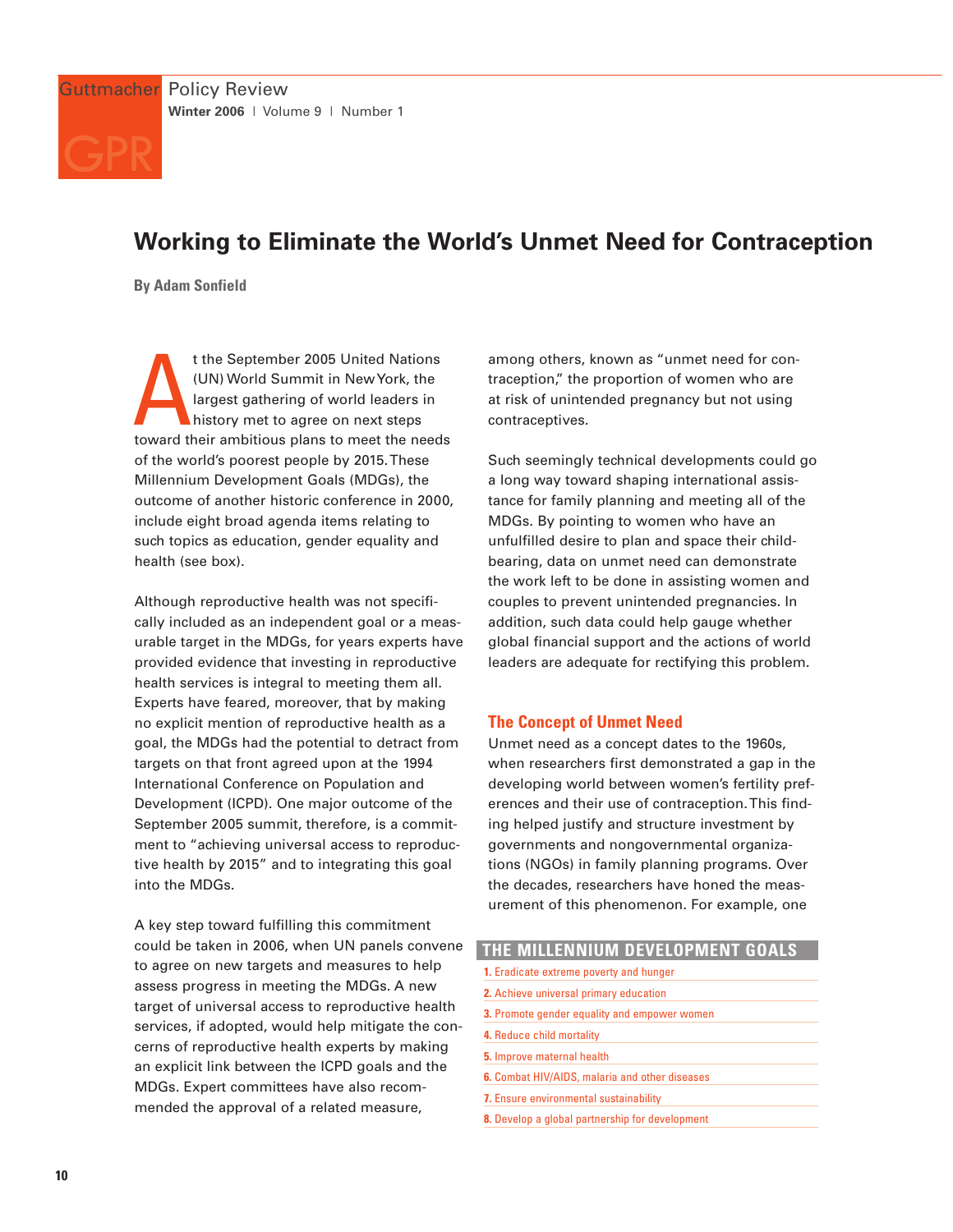major advance was the recognition that unmet need should encompass not only women who want no more children, but also those who want to space their births.

By the time of the ICPD in 1994, the concept of unmet need was also helping to mediate between the concerns of governments and experts focused on population growth and those of people primarily interested in women's health and rights. Unmet need was helpful as a theory, because the "need" for contraception is largely a matter of whether and when a woman wants a child, or another one. By drawing on what women want, rather than what political leaders want, unmet need helped define family planning as an issue of individual rights. On a practical level, research by the early 1990s indicated that fulfilling unmet need would mean contraceptive use beyond the target set by almost every country that had set one. This research supports the argument made for years that helping women to achieve their own goals will also benefit society, without any need for coercive policies that had marred some countries' population programs.

For the most part, the international community has now settled on a measure initially developed by Princeton University demographer Charles Westoff. This measure draws upon data collected through large-scale, nationally representative surveys of women, the Demographic and Health Surveys (DHS) and other related surveys, which are conducted periodically in countries across the developing world. The standardized measure has been included as part of the DHS reports produced for each country since the late 1980s. It is this measure that experts have recommended for monitoring progress in the context of the MDGs (see box). A second measure, unmet need for a modern contraceptive method, which excludes less-effective traditional methods such as periodic abstinence and withdrawal, has been recommended as a supplement.

### **The Extent of the Problem**

According to a 2003 report from the Guttmacher Institute and the United Nations Population Fund (UNFPA)—Adding It Up: The Benefits of Investing in Sexual and Reproductive Health—there are

#### **Measuring Unmet Need for Contraception**

The standard definition of unmet need, as used in the DHS, is complex. A woman is considered to have an unmet need if she:

• is married or in a consensual union and is of reproductive age (15–49);

• is capable of becoming pregnant (infecund women are identified based on such factors as their childbearing and contraceptive history and what they say about their ability to become pregnant);

• wants to have no more children or to postpone childbearing by at least two years; and,

• is using neither a traditional nor a modern method of contraception.

Women who are pregnant or who have recently given birth are considered to have an unmet need if their pregnancy or most recent birth was unintended.

A separate measure—unmet need for a modern contraceptive method, which excludes periodic abstinence and withdrawal—is often presented side-by-side with the standard statistic. In some ways, the two measures represent progressive steps toward the goal of ensuring that every pregnancy is a wanted one.

The current DHS standard measures of unmet need and unmet need for a modern method are undeniably imperfect. One problem is that they exclude unmarried women who are sexually active. In some parts of the world, governments have not allowed data to be collected on sexual practices outside of marriage;

even when these questions are allowed, unmarried women may refuse to discuss or may underreport behavior that is not socially acceptable. Nevertheless, demographers do calculate unmet need among this group in countries where it is feasible, including Western countries and many in Sub-Saharan Africa. Researchers have also looked at unmet need measures for men and for couples, something that helps them study how relationship dynamics affect decisions about family size and contraceptive use. Despite some practical limitations, the DHS standard measure has gained broad acceptance and proven to be a reliable compromise between what is ideal in theory and what is practical for obtaining data that are comparable over time and across countries.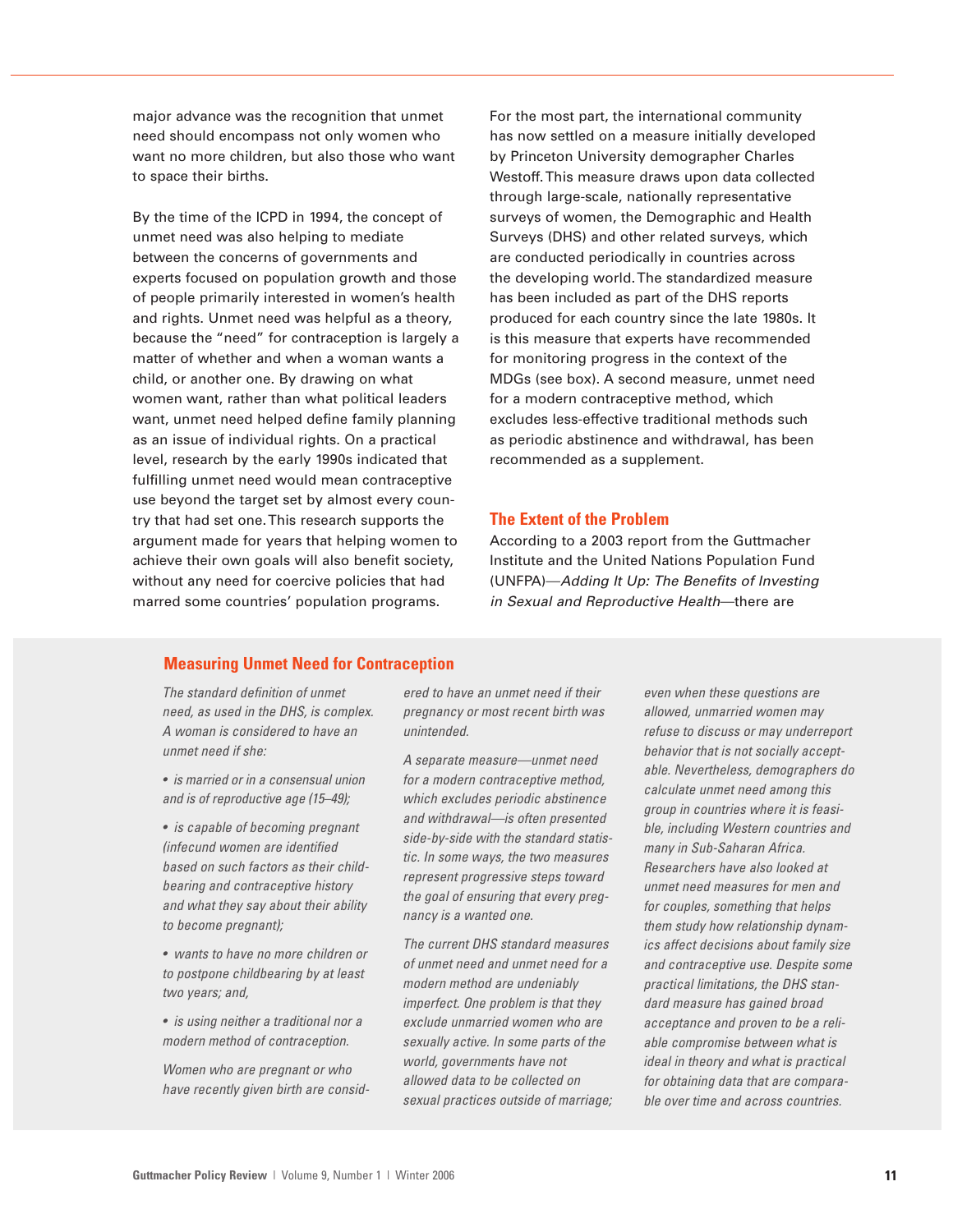137 million women in the developing world with an unmet need for contraception, and another 64 million with an unmet need for a modern method. By identifying countries and populations with high levels of unmet need, governments and NGOs can target limited resources to where they may be most effective and welcome.

Unmet need for contraception is particularly high in Sub-Saharan Africa, where little progress has been made (see chart). Within every region, however, some countries and subregions stand out as clear targets for assistance. Although Nigeria, South Africa and many of their immediate neighbors have unmet need levels below 20%, Ethiopia, Senegal and several other countries on the east and west coasts of Africa have rates around 35%. Other regions, too, have their trouble spots: The rates for Cambodia (30%) and Haiti (40%), for example, are six times the lowest measured rates in their region—Vietnam (5%) and Colombia (6%), respectively.

Policymakers can also target populations within countries where unmet need is most concentrated, according to characteristics such as age, income and education. For example, nearly nine in 10 women with unmet need in Morocco are aged 25 and older; in contrast, nearly half in India are younger than 25. Seven in 10 of those in need in Jordan live in urban areas, whereas eight in 10 in Bangladesh are rural residents.

#### **A JOB UNFINISHED**

**Unmet need for contraception has declined substantially across the developing world—except in Sub-Saharan Africa.**



Source: Guttmacher Institute.

### **The Impact of Family Planning**

For decades, public-sector family planning programs have helped address the factors that prevent women and couples from meeting their contraceptive needs and desires. The programs make services affordable and accessible by providing free or low-cost contraceptives and educating women about what methods and services are available. In addition, the programs address women's fears about contraceptives by providing accurate information to counter incorrect beliefs and by showing women how to manage the side-effects that are real. Furthermore, family planning programs improve couples' communication about fertility goals and contraceptive practices and work to make practicing contraception more accepted in their communities.

All told, public-sector programs and private spending in the developing world are meeting the need of more than 500 million women for a modern contraceptive method, according to Adding It Up. These family planning services and supplies currently prevent 187 million unintended pregnancies each year, including 60 million unplanned births and 105 million abortions. This has measurable health benefits, including 2.7 million fewer infant deaths and 215,000 fewer pregnancy-related deaths. To put that in perspective, family planning services are preventing three-quarters of the abortions that would otherwise occur in the developing world each year (see chart). And beyond their medical impact, family planning programs also have far-reaching social, economic and psychological benefits for women, families and nations.

In the process of helping women to achieve their childbearing goals, enormous amounts of government money are saved. For example, in a typical low-fertility Latin American country, every dollar spent on family planning saves \$12 in health and education costs from averted pregnancies, abortions, births and complications. Although the savings are not quite so high in Sub-Saharan Africa because providing services also requires spending heavily to develop infrastructure, they are nonetheless real, and help drive critical investments for the future.